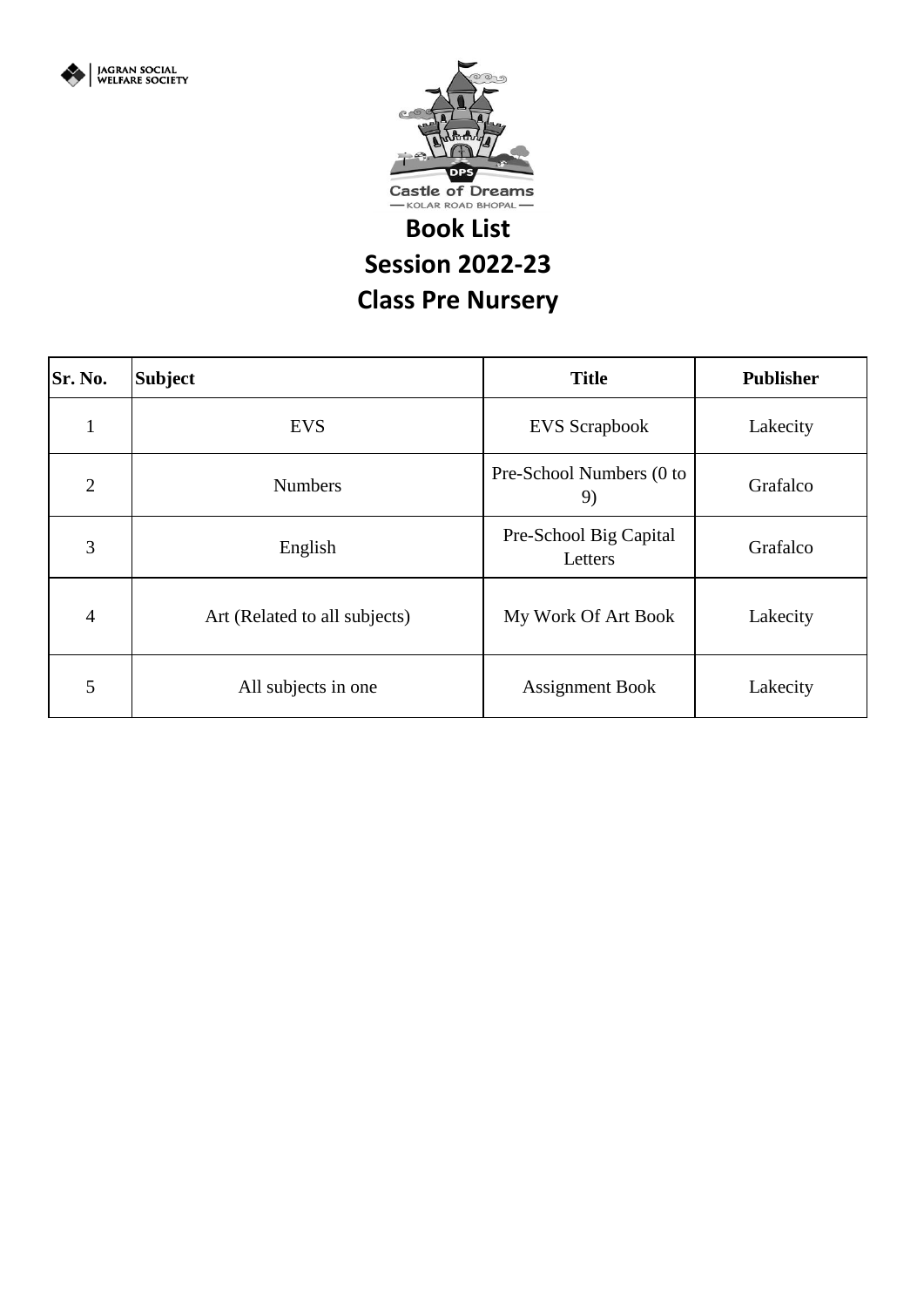

## **Book List Session 2022-23 Class Nursery**

| Sr. No.      | <b>Subject</b>      | <b>Title</b>                                 | <b>Publisher</b>                               |
|--------------|---------------------|----------------------------------------------|------------------------------------------------|
| $\mathbf{1}$ | English             | Red Car Reader-A                             | <b>Tychee Publishing</b>                       |
| $\mathbf{2}$ | English             | Fun with Alphabet<br>$A-Z$                   | Word Smith<br>Publications                     |
| 3            | English             | Fun with Alphabet<br>$a-z$                   | Word Smith<br>Publications                     |
| 4            | Hindi               | Adharika Primer A                            | <b>Next Education India</b><br>Private Limited |
| 5            | Art and Craft       | (i) Busy Bees-C ART<br>(ii) Busy Bees -CRAFT | <b>Ace Vision Publisher</b><br>Pvt. Ltd.       |
| 6            | English             | English Workbook                             | <b>Lakecity Publication</b>                    |
| 7            | Hindi               | Hindi Workbook                               | <b>Lakecity Publication</b>                    |
| 8            | <b>Numbers</b>      | Number Workbook-1<br>$(0-20)$                | <b>Lakecity Publication</b>                    |
| 9            | <b>Numbers</b>      | Number Workbook -2<br>$(21-50)$              | <b>Lakecity Publication</b>                    |
| 10           | <b>EVS</b>          | <b>EVS Workbook</b>                          | <b>Lakecity Publication</b>                    |
| 11           | English             | Pio-Peep Rhyme Book                          | Lakecity Publication                           |
| 12           | English             | My Hungry Caterpillar (Reader)               | <b>Lakecity Publication</b>                    |
| 13           | All subjects in one | Bridge up Booklet                            | <b>Lakecity Publication</b>                    |
| 14           | All subjects in one | <b>Assignment Book</b>                       | <b>Lakecity Publication</b>                    |
| 15           | All subjects in one | <b>Summer Booklet</b>                        | <b>Lakecity Publication</b>                    |